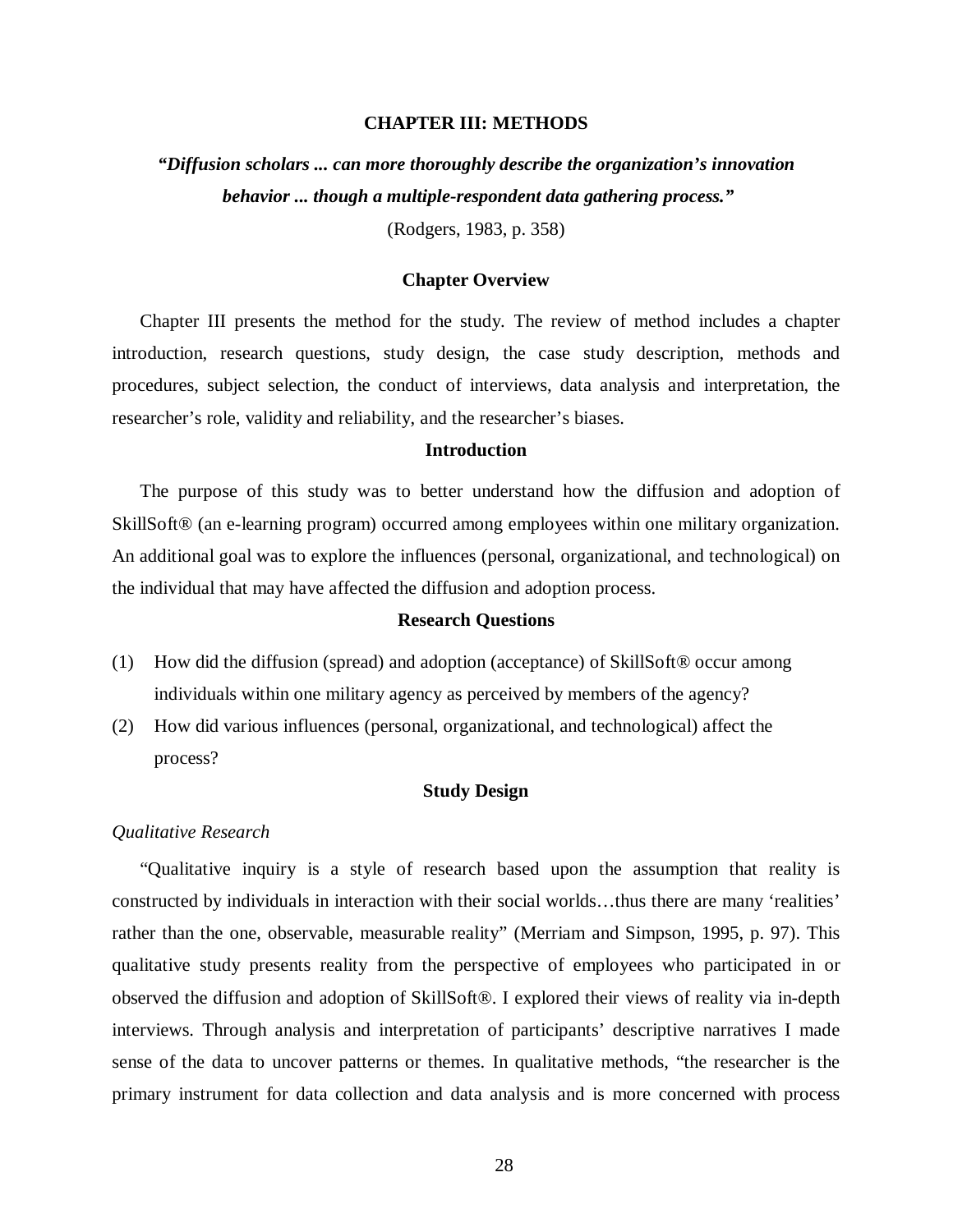rather than outcome" (Merriam and Simpson, 1995, p. 98). *The Case Study Approach* 

I selected the case study approach because it enabled me "to describe and analyze a phenomenon or social unit such as an individual, group, institution or community" (Merriam & Simpson, 1995, p. 108). According to Merriam (1998), the four essential properties of any case study are:

- (1) *Particularistic.* Case studies focus on a particular situation, event, program, or phenomenon (This case study focused on one organization that was implementing SkillSoft®, an E-learning product). The case study method enabled me to focus on one social unit and consider the influences affecting the introduction of an innovation (SkillSoft®) within that organization.
- (2) *Descriptive.* The end product of a case study is rich descriptions of reality. (The end product of my case study takes the form of individual perspectives of how diffusion and adoption of SkillSoft® occurred).
- (3) *Heuristic.* Case studies illuminate the researcher's understanding of the phenomenon under study. They can bring new meaning, extend the researcher's experience, or confirm what is known. (This study was designed to provide a more detailed understanding of how diffusion and adoption occurred by listening to and understanding individual perceptions of how events occurred and how various influences—personal, organizational, and technological—affected the process. My "subjects" allowed me to illuminate what occurred.)
- (4) *Inductive.* Qualitative case studies rely upon inductive reasoning for the formulation of concepts, generalizations, or tentative hypotheses. (pp. 11-13)

My analysis and interpretation occurred throughout the process of conducting the interviews, transcribing the data, and analyzing the results.

## **Case Study Description**

# *Selection of the Military Organization*

I selected one military organization to study. I conducted one-on-one in-depth interviews to gain a perspective on how the spread and acceptance of SkillSoft® occurred within the organization. The criteria used to select an organization for study were:

(1) An agency that implemented SkillSoft®.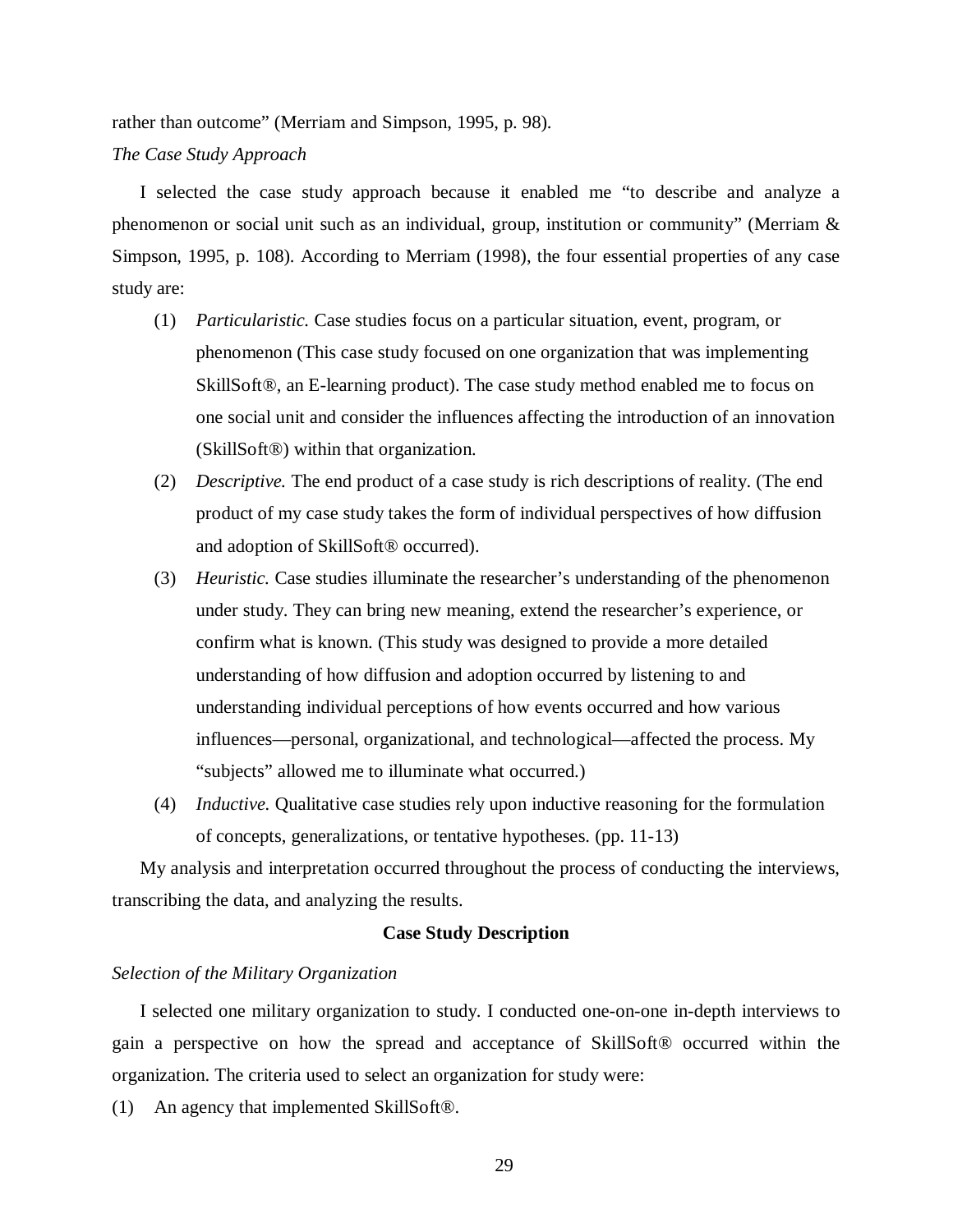(2) An agency that was accessible for study through qualitative methods.

## *Selection Criteria of Study Participants*

My selection criteria for a study participant were that the employee (military or civilian) had been assigned to the organization during selection and implementation of SkillSoft® and had at least once, attempted to Logon and begin a course in SkillSoft®.

## *Subject Selection*

In December 2000, the military agency provided me with a list of names of 176 military and civilian employees as possible interview subjects. These employees had been granted access, via a user ID and password, to the SkillSoft® program. The Training Branch provided me a SkillSoft® Usage Report that contained the names of thirty-nine employees that had logged on and started a course in SkillSoft®. According to Training Branch personnel, based upon SkillSoft<sup>®</sup> Usage Reports, the remaining one hundred thirty seven employees (n=176 – 39 = 137) had not logged on or attempted to try SkillSoft®. I selected my study sample participants from the n=39 employees.

I explained the purpose of the study to each potential participant. I asked the potential subjects if they were willing to participate in this study, then provided them with a list of study questions (Appendix E), and asked them to sign a letter of informed consent. See Appendix C for a copy of the letter. Of the 39 potential participants a total of 24 agreed to be interviewed.

| <b>Number of Employees</b> | <b>Explanation</b>                                      |  |
|----------------------------|---------------------------------------------------------|--|
| 176                        | <b>Total Employees</b>                                  |  |
| $-137$                     | Employees that did not attempt SkillSoft <sup>®</sup> . |  |
| 39                         | Employees that attempted SkillSoft®.                    |  |
| 15                         | Employees declined to be interviewed                    |  |
| 24                         | Employees agreed to participate in my study             |  |

Table 1. Selection of Study Participants

The 15 employees who declined to be interviewed said that: (a) they did not want to participate despite being assured that names would not be disclosed (b) they did not have time to participate, or (c) they could not remember their experience with SkillSoft®.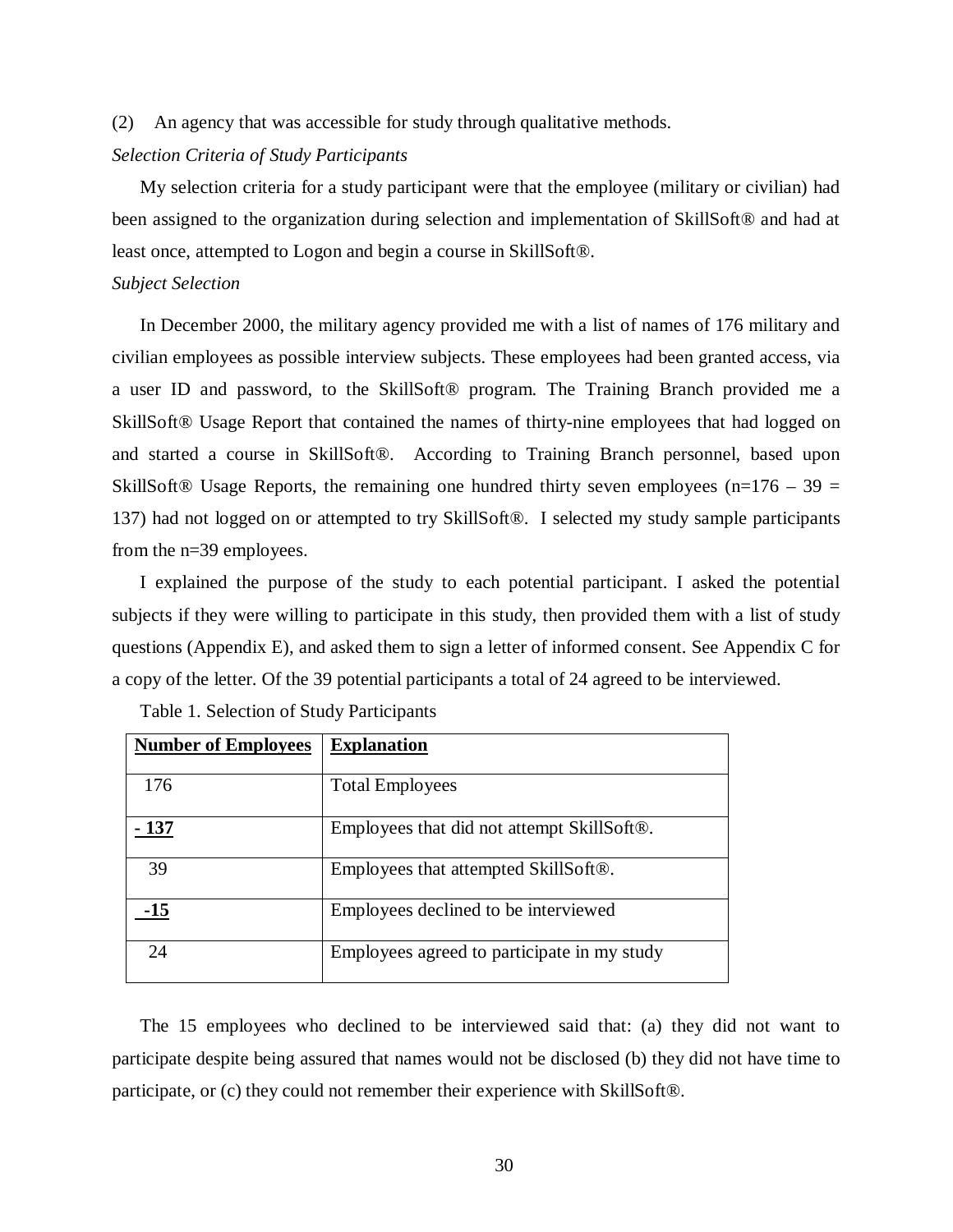## **Methods and Procedures**

### *Qualitative Research Approach*

My qualitative research approach was guided by three themes:

- (1) An understanding of the organization's culture.
- (2) A realization that interviewers are not neutral actors, but are participants in an interviewing relationship.
- (3) An understanding that the interviewer's purpose is to hear and understand what the interview subjects think and to give them public voice (Rubin and Rubin, 1995, p. 19).

I used my ability to listen, hear, and understand how the participants described their experiences with SkillSoft®. I sought to learn more about the influences (personal, organizational, and technological) that affected their awareness, trial, acceptance, or rejection of SkillSoft®. As a qualitative interviewer, I questioned participants to learn about events or influences that contributed to their views of reality. My role was to gather data that would enable me to describe participants' experiences as they related to the diffusion and adoption of an innovation. My interviewing process was flexible, iterative, and continuous in design.

I employed Rogers and Shoemaker's (1971) stages of adoption (awareness, interest, evaluation, trial, and adoption) to develop topical areas to organize my approach to this study. My specific topical areas were: description of the organization, selection of SkillSoft®, SkillSoft® implementation objectives, audience for SkillSoft®, awareness of SkillSoft®, interest in SkillSoft®, trial - first log on experience, evaluation of SkillSoft® (likes and dislikes of SkillSoft®), and influences on the diffusion and adoption of SkillSoft®. These topical areas organized my approach to the interviewing process, my analysis, interpretation and presentation of the data. My method included: conducting the interviews, obtaining permission to record the participant's response, writing my field notes and observations, transcribing the data, coding the data by topical areas, and key words or phrases, sorting the data by categories of response, analyzing and interpreting the data as it was received.

## *Interviews*

I conducted the one-on-one interviews on-site at the military agency in a private reading room. The interviews were scheduled throughout the duty day (7 a.m. to 5 p.m.) at a convenient time agreed upon by each participant. Each interview lasted between 60 and 90 minutes in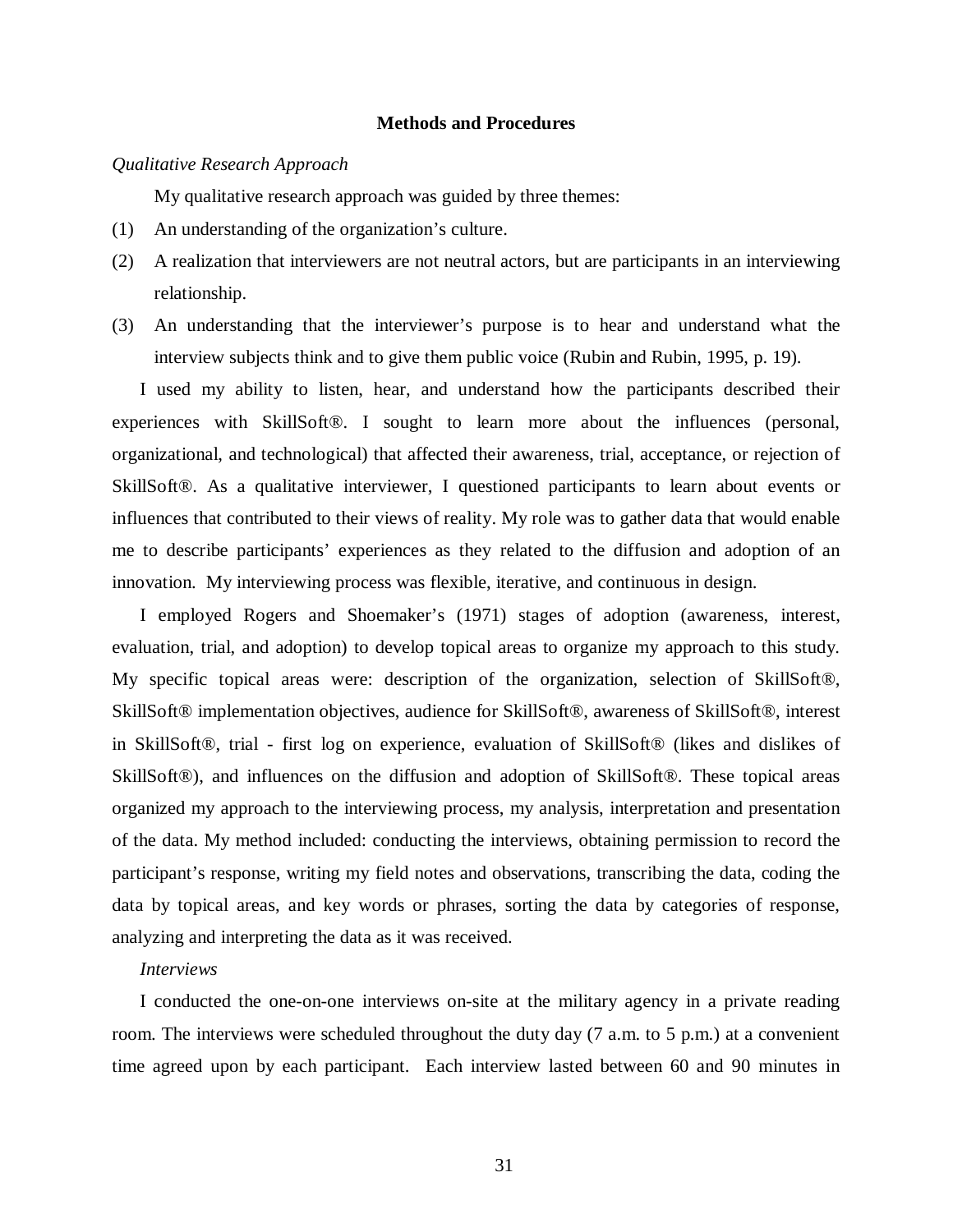length. I followed up with an interviewee when I was unclear about terminology or his or her comment.

 I began with "a topical interview format with preplanned main questions to cover the overall subject" (Rubin and Rubin, 1995, p. 42). These broad preplanned questions both guided the discussion and allowed me to describe the events or influences as they were related to me by the participants. (Appendix D contains the original interview questions while Appendix E contains the final list of interview questions discussed with all participants). When I failed to obtain sufficient details or description during the initial questioning, I followed up with more focused, purposeful questioning to gently guide the interview. I sought more detailed descriptions on how events occurred or why participants reacted to events in a certain way. I continued probing until I had a clear understanding of the activities or influences affecting their experiences. I pretested the format, style, and content of my questions during my first interview. This pretest enabled me to evaluate my questions and interviewing techniques to determine how the questioning process contributed to my understanding of the diffusion and adoption of SkillSoft®. As a result of the pretest, I modified my approach, the questions, and interview style to best elicit information from each category of participant. For example, I used language (including jargon and acronyms) that was familiar and comfortable for military employees.

I continuously reviewed my style and interview techniques to obtain the most detailed responses possible. My conversational style and ability to customize my interview techniques and tailor questions for each participant allowed me to establish rapport and create a nonthreatening atmosphere that improved the focus of my inquiry. I asked permission to record the interviews so that I could transcribe the data at a later date. Upon completion of each interview, I reflected upon the discussion and recorded my thoughts in a research journal.

# *Researcher's Data Collection Tool*

I created a data collection tool to obtain demographic data on participants and added to the validity and reliability of the data obtained during the interviews (Appendix F contains a copy of the tool I used).

# *Research Journal*

I kept a research journal to record my thoughts and observations. I reviewed my journal daily and maintained a record of the activities occurring during this study. I incorporated the information from my journal into my findings.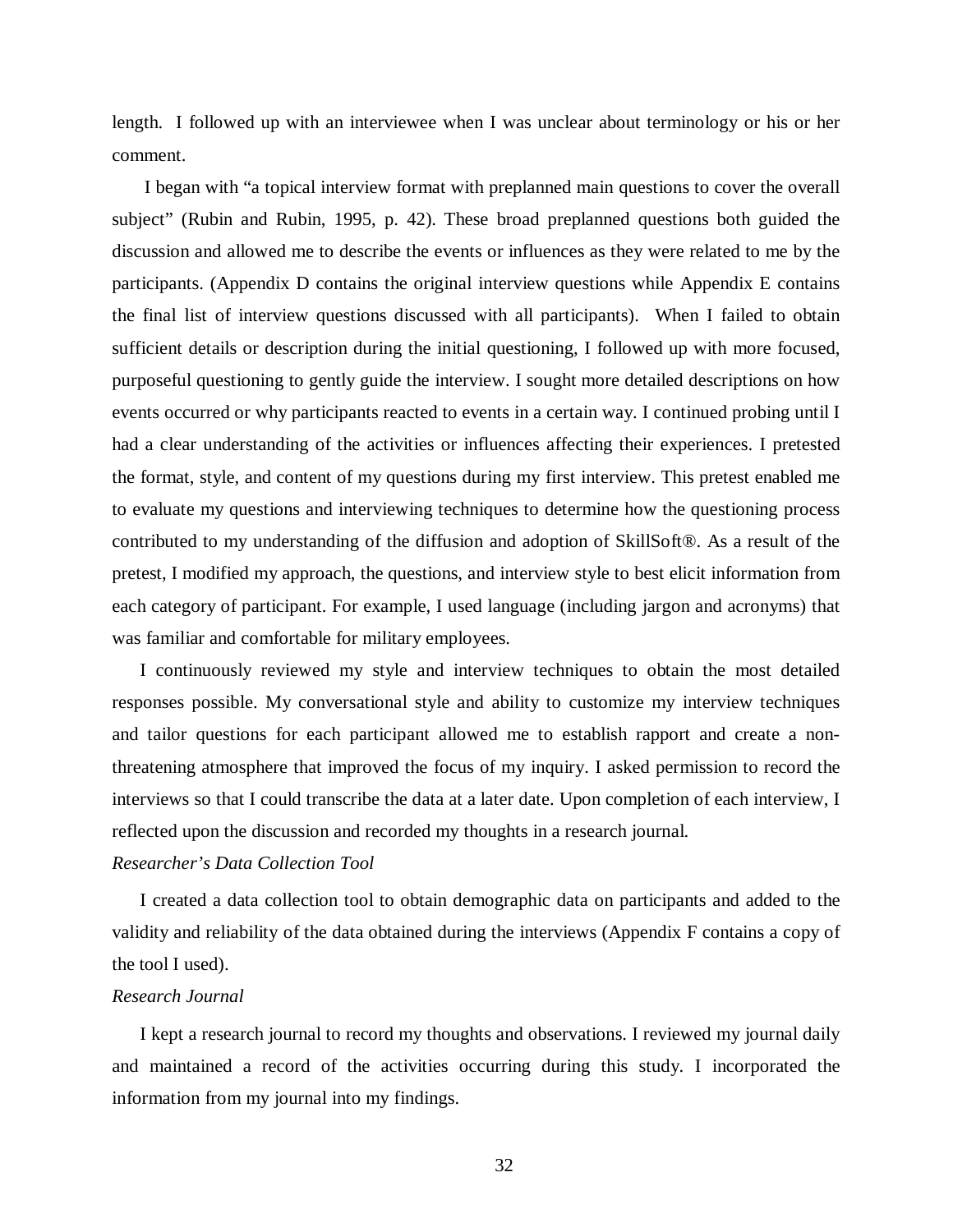# *Agency Records*

I reviewed records and reports from the military organization including SkillSoft® Usage Reports, Unit Manning Reports, and organization charts and diagrams. This information was incorporated into my explanation of how diffusion occurred, identifying whom to interview and reporting on adoption of SkillSoft®.

## **Conducting the Interviews**

## *Challenges to the Original Research Plan*

The original research plan included 10 in-depth interviews and two focus groups, consisting of 8 to 10 participants in each group. As a result of the events of September 11, 2001, the management and staff of the military organization became deeply involved in the war on terrorism, forcing the cancellation of the originally planned focus groups. The war caused the employees of this military organization to go on 24-hour alert after September 11, 2001. All employees worked 10- to 15-hour days, making it difficult to obtain the interviews and impossible to find time to conduct focus groups. I decided to increase the number of interviews from 10 to a minimum of 24 to provide a better description and understanding of the nature and character of the diffusion and adoption process going on in the military agency.

### *Mix of Study Participants*

The range and number of interviews conducted within each employee category and rank was E-5 through E-8 (enlisted), 03 through 05 (officer), and GS-9 through GS-14 (civilian). A total of 24 interviews were conducted consisting of 13 military and 11 government service personnel.

| <b>Military - Enlisted Soldiers</b> | <b>Military - Officers</b>               | <b>Government Civilians</b> |
|-------------------------------------|------------------------------------------|-----------------------------|
| $E-5 = 2$ participants              | 03 - Captain $= 2$ participants          | $GS\,09 = 1$ participant    |
| $E-6 = 1$ participant               | $04$ - Major = 1 participant             | GS $11 = 1$ participant     |
| $E-7 = 5$ participants              | 05- Lieutenant Colonel $= 1$ participant | GS $12 = 1$ participant     |
| $E-8=1$ participant                 |                                          | GS $13 = 7$ participants    |
|                                     |                                          | GS $14 = 1$ participants    |
| Subtotal = 9 military (enlisted)    | Subtotal = $4$ military (officers)       | Subtotal = $11$ civilians   |

Table 2 Categories of Interviews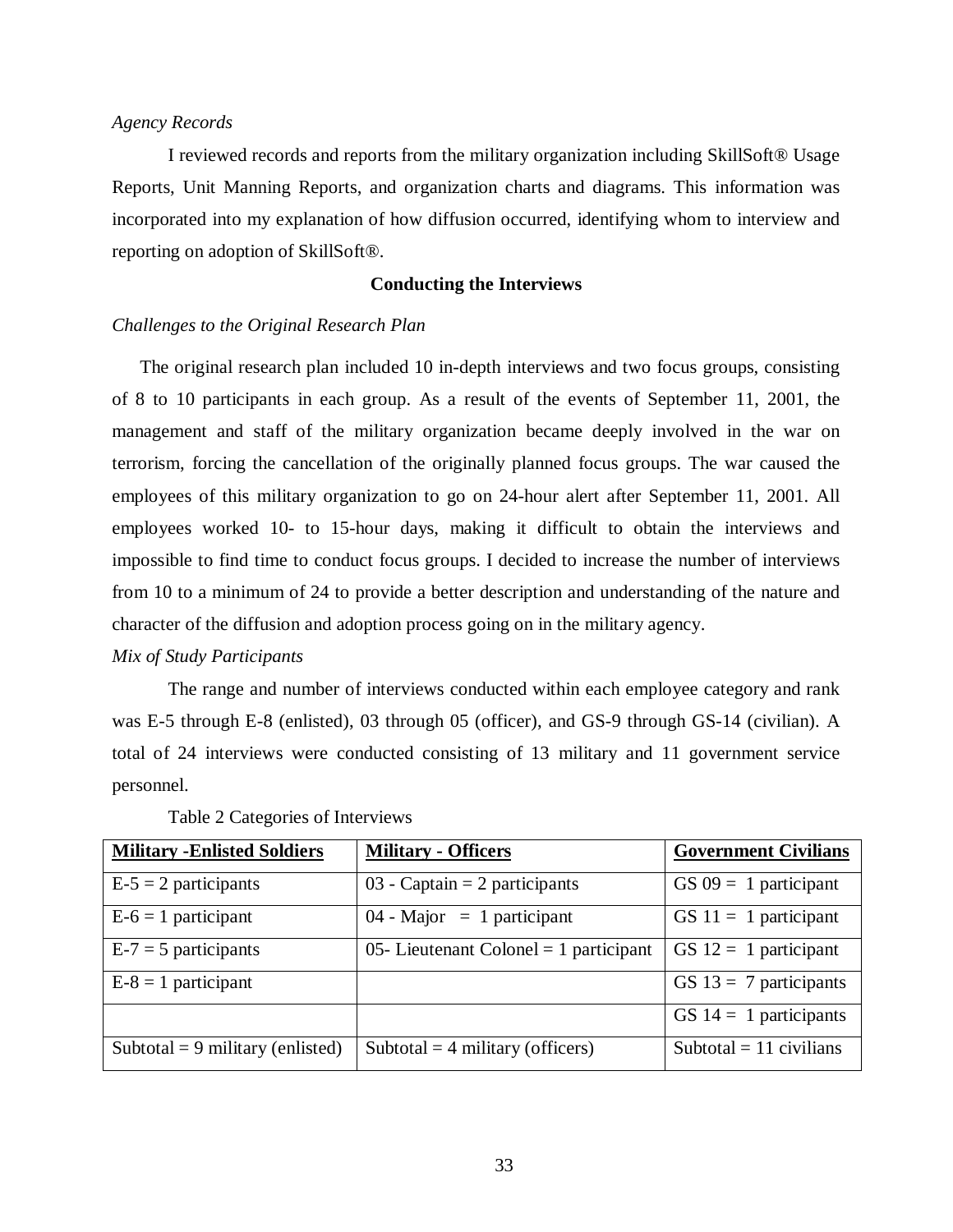As I mentioned previously, the military agency was composed of approximately 50% military and 50% government civilians. The range of grades and ranks included in this study was representative of the agency, since it included the mixture of grades and ranks within the organization. The range included enlisted personnel, officers, and civilians. The mix of personnel in my sample provided different views of how diffusion and adoption occurred from different perspectives (military and civilian employees, supervisors, and senior management) within the organization. These different views of reality contributed to my understanding and presentation of the findings.

Among the 24 individuals who agreed to be interviewed was one Division Chief responsible for bringing the SkillSoft® to the organization, one Project Leader responsible for supervising the implementation of SkillSoft®, one Training Branch employee responsible for implementation and monitoring the initiative, one team leader of the enlisted personnel, and one civilian team leader.

I was aware that I did not interview every employee in the agency. Interviewing only those who had attempted the SkillSoft<sup>®</sup> training program provided greater insights into and understanding of the various influences on the diffusion and adoption process within the organization. It was important to interview those employees most familiar with the implementation process, because SkillSoft® represented the first organization-wide attempt in this particular military agency to introduce an e-learning product. The individuals interviewed described their perceptions of what occurred, what did not occur, and explained why they perceived things happened.

The interviews took place during a 5-month period from January to May 2002. (Appendix G contains a complete calendar of research activities.) The first interviewee was a civilian employee. The interview lasted approximately 90 minutes, which allowed time for an in-depth exploration of her perceptions, her opinion about the efforts to make employees aware of SkillSoft®, her perception of the reaction of her peers to the program, her feelings about the program and its value, and her thoughts on the factors that influenced her decision to try the program and/or not continue with the program. Based on this pilot interview, I refined the interview questions to elicit more detail about influences on the diffusion and adoption process.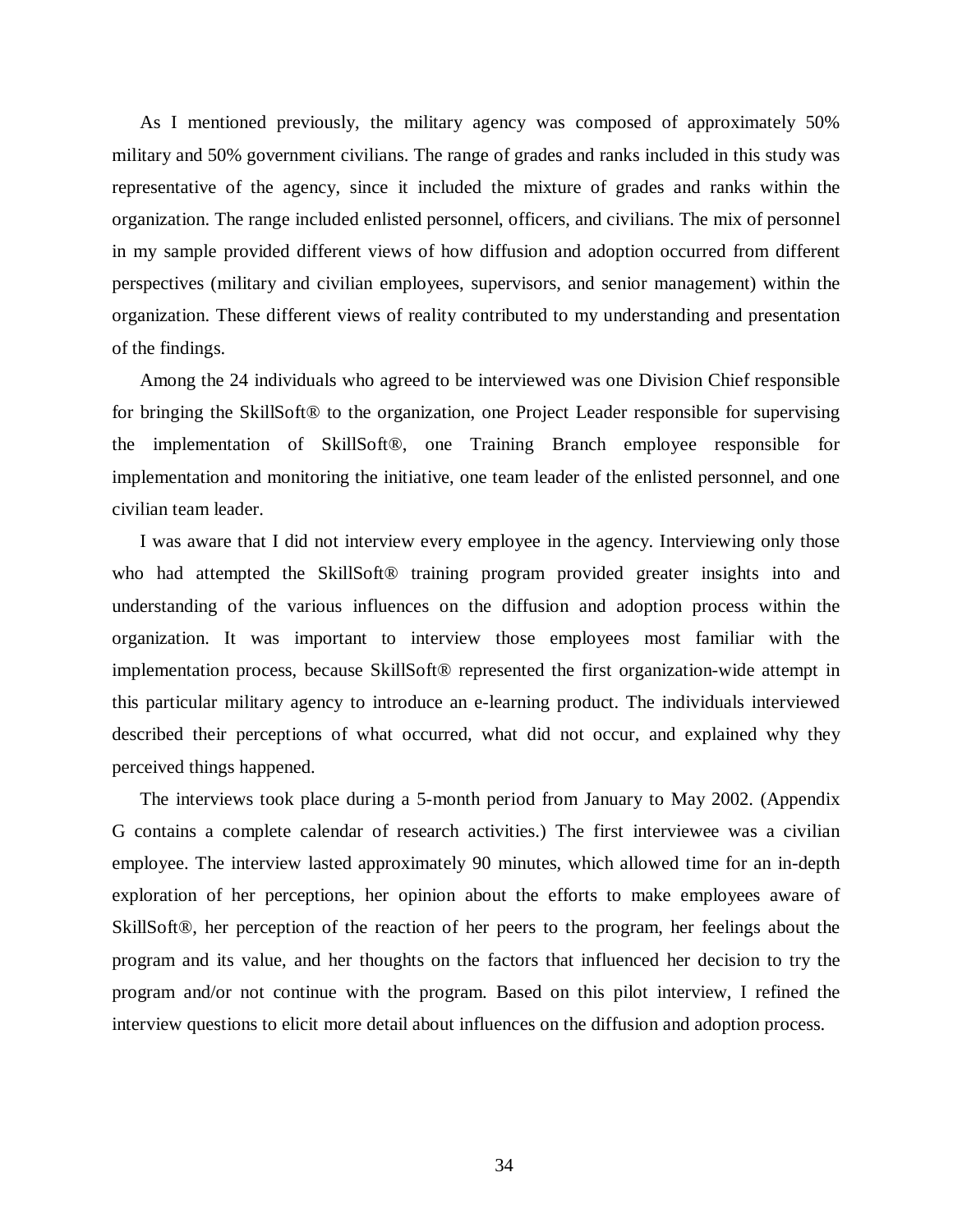### **Data Analysis and Interpretation**

# *Data Analysis and Interpretation Approach*

 Qualitative inquiry involves the simultaneous processing of description, analysis, and interpretation. A description seeks to construct data out of people's experiences and their views of reality. The descriptive process begins by asking the question, "What is going on here?" Data analysis is an ongoing process that begins with data collection. Data analysis provided the opportunity to further refine interview questions and synthesize the data. Analysis is often referred to as "transforming [the] data" (Wolcott, 1994, p. 7). Analysis identifies and describes the features, concepts, and systems of the topic under study and its interrelationship to other key topics or events. Analysis seeks to address the question of how things work or do not work. Data analysis has been described as the process of making sense out of one's data (Merriam, 1998). Interpretation is closely associated with the word "meaning." Wolcott (1994, p. 12) noted that interpretation begins with the questions, "What is to be made of this? What does all this mean?" In qualitative research, "meaning is derived from understanding the context in which the data or conversation was derived" (Rubin and Rubin, 1995, p. 31). I interpreted the data by sorting the responses into groups (military, civilian, leaders) identifying similar responses and noting unique responses. Then I searched for meaning of words and phases. I grouped the individual responses into the topical areas I had established to identify patterns of responses. The sorting, grouping and deriving meaning assisted me in making sense of the data.

## *Coding*

"Coding is generally used to break up and segment the data into simpler, general categories and used to expand, tease out the data in order to formulate new questions and levels of interpretation" (Coffey & Atkinson, 1996, p. 31). My structured coding model was based upon the literature while my unstructured coding model was based upon keywords and phrases identified from the data. My coding of the data into structured and unstructured coding models enabled me to manage large quantities of data and to make sense of the data.

My structured coding model was based upon influences derived from the data, Rogers and Shoemaker (1971) stages of adoption and the various influences that have been identified by past theorists including, Schein, (1985), and Sherry, (1997/98). Influences were grouped into five topical areas of personal, organizational, technological, mandated policy and change. Structured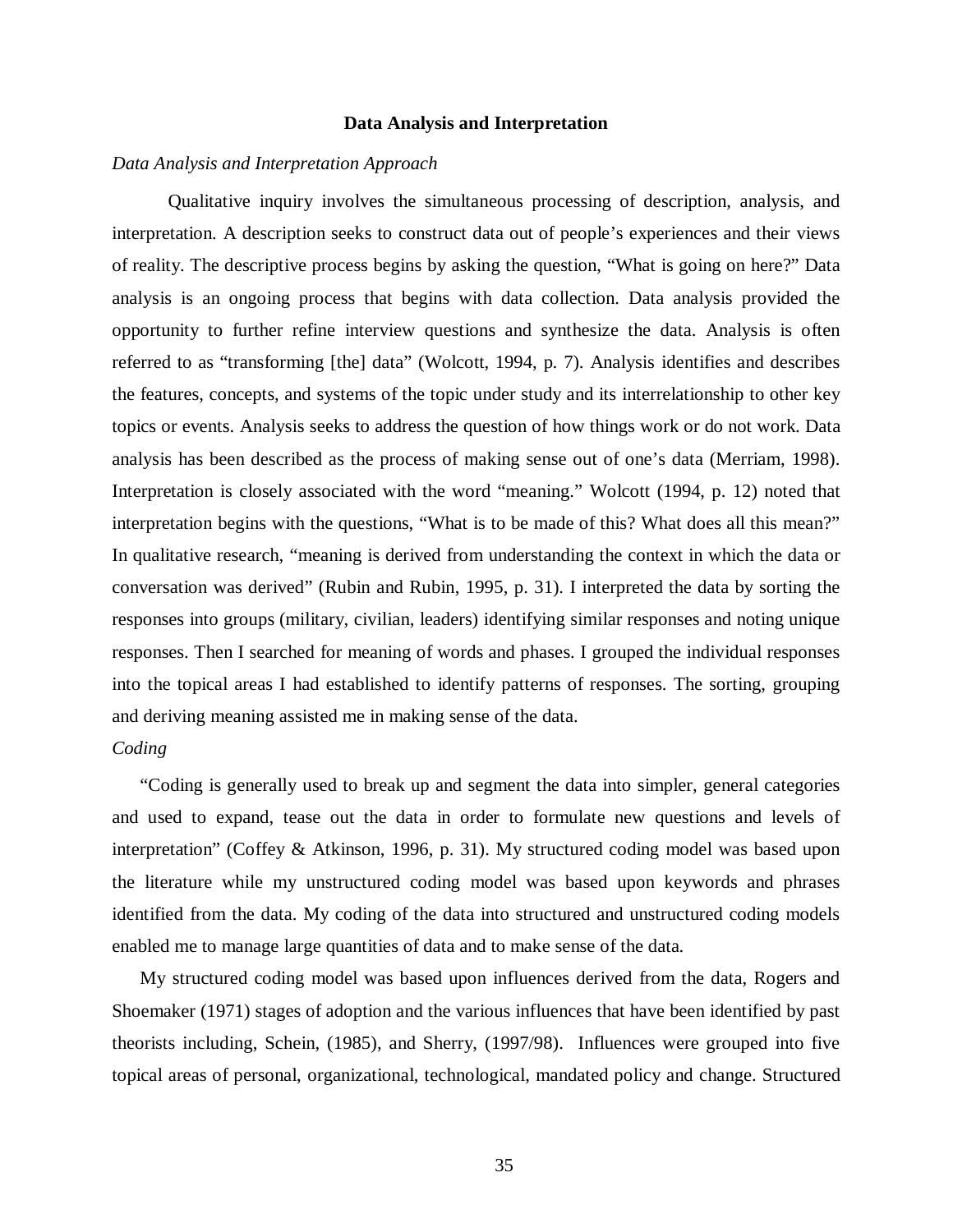coding saved me time and enabled me to focus my analysis of how and why events occurred and the influences on the events.

NVIVO, a qualitative software tool, allowed me to organize data responses by stages of adoption, groups (military, civilian, age, education, or gender), and to search the data by groups, stages, individual responses or influences. NVIVO queries made it possible to determine the frequency with which a word, phrase or influence occurred either by a group of employees or by individual respondent. Using NVIVO, I was able to display either specific phrases or complete passages where the respondent used the selected word or phrase in context. I used the qualitative software tool to create branches or subcategories under the main categories of responses. The procedure allowed me to group major influences on the diffusion and adoption of an innovation into three broad topical areas of personal, organizational, and technological influences and two specific categories of mandated policy and change. Subgroups were created under each main category, which included personal (age, gender, level of education), organizational (communication channels, decision-making), and technological (relative advantage of innovation, complexity of innovation). Grouping data into these five categories (personal, organizational, and technological, mandated policy and change) was an effective way to identify and categorize an influence on the adoption of SkillSoft. Grouping of responses made it easier to uncover patterns in the data and present the findings. See Appendix H for my structured coding model.

I also used unstructured coding methods to analyze the responses. A free node was a word such as e*-learning, uncertainty, benefit.* A phrase node was a phrase such as *channels of communication, optempo nature of unit,* or *best time to train*. These words and phrases allowed me to code unplanned or common responses in the data. I reviewed the data as I received it, looking for keywords or phrases (*diffusion (spread), adoption (acceptance), implementation of SkillSoft®; participant's frustrations, fears, perceptions, feelings, influences on individuals, individual likes or dislikes with SkillSoft®; agency's persuasion techniques; communication methods or channels; barriers to implementation; benefits of SkillSoft®; and influences on innovative decision- making processes*). Once I identified a word or phrase, I coded these as free nodes. See Appendix I for my unstructured coding model and Appendix J for my data queries.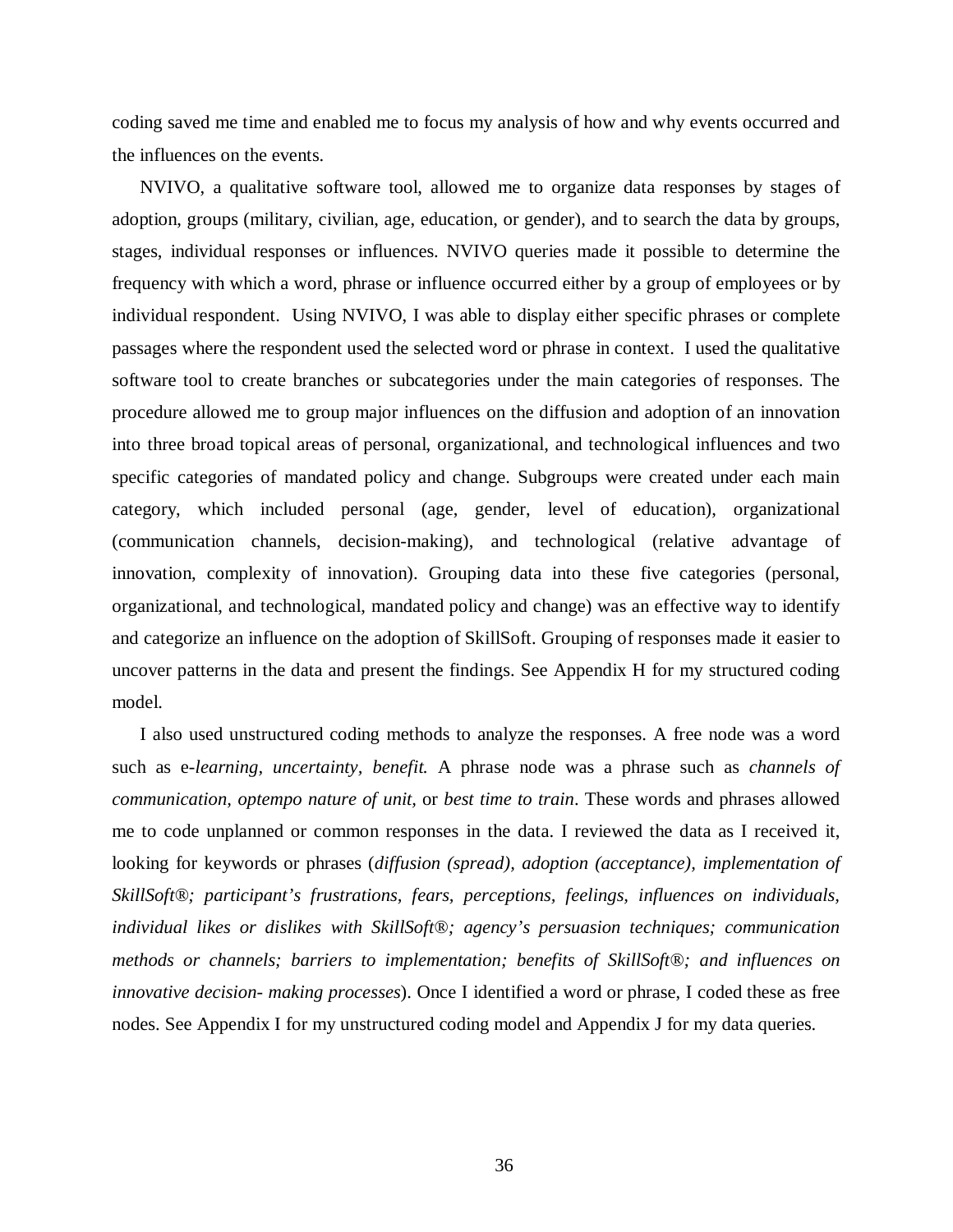### *Interpretation of Reality*

My data analysis and interpretation was ongoing. I began by listening to the words and phrases used during the interviews. As I transcribed, read, and analyzed the data, I looked for keywords, phrases, recurring themes and patterns.

Data for this study came from the employees of the military organization who experienced the spread and acceptance of SkillSoft®. I became the public voice to capture and present the participants' descriptions of their reality.

## **The Researcher's Role**

I had a dual role in this research project: I was an analyst employed by the military organization and an individual serving as a researcher for this study. As a consultant to the organization, I conducted studies on training-related issues, reported the findings, and made recommendations to management. Because of that experience and expertise, it was logical for me to also serve as a researcher to study the diffusion and adoption of SkillSoft® within the organization and report the findings.

I was in a unique position as the researcher in this case study. As a consultant to this organization for the past four years, I served as a training coordinator, training evaluator, project leader, researcher, and strategist. In my various roles, I assessed and described the internal and external environment of the organization; defined leadership and management issues; documented individual training needs; evaluated training opportunities; assessed new e-learning products, concepts, and technologies; and made recommendations. The previous working relationships I had developed afforded me the opportunity to obtain interviews with key personnel. I was able to solicit rich narratives and descriptions from interview subjects because of the trust that I had already established with most study participants.

### **Validity and Reliability**

The issues of validity and reliability are important concerns in any research study. According to Merriam and Simpson (1995, p. 101), the question most often asked in qualitative research is, "How congruent are one's findings with reality?" I constructed the different views of reality based upon descriptions from my study participants. I used the participants own words to describe how SkillSoft® was diffused and adopted and how personal, organizational, and technological, mandated policy and change influences affected their adoption of SkillSoft®. "In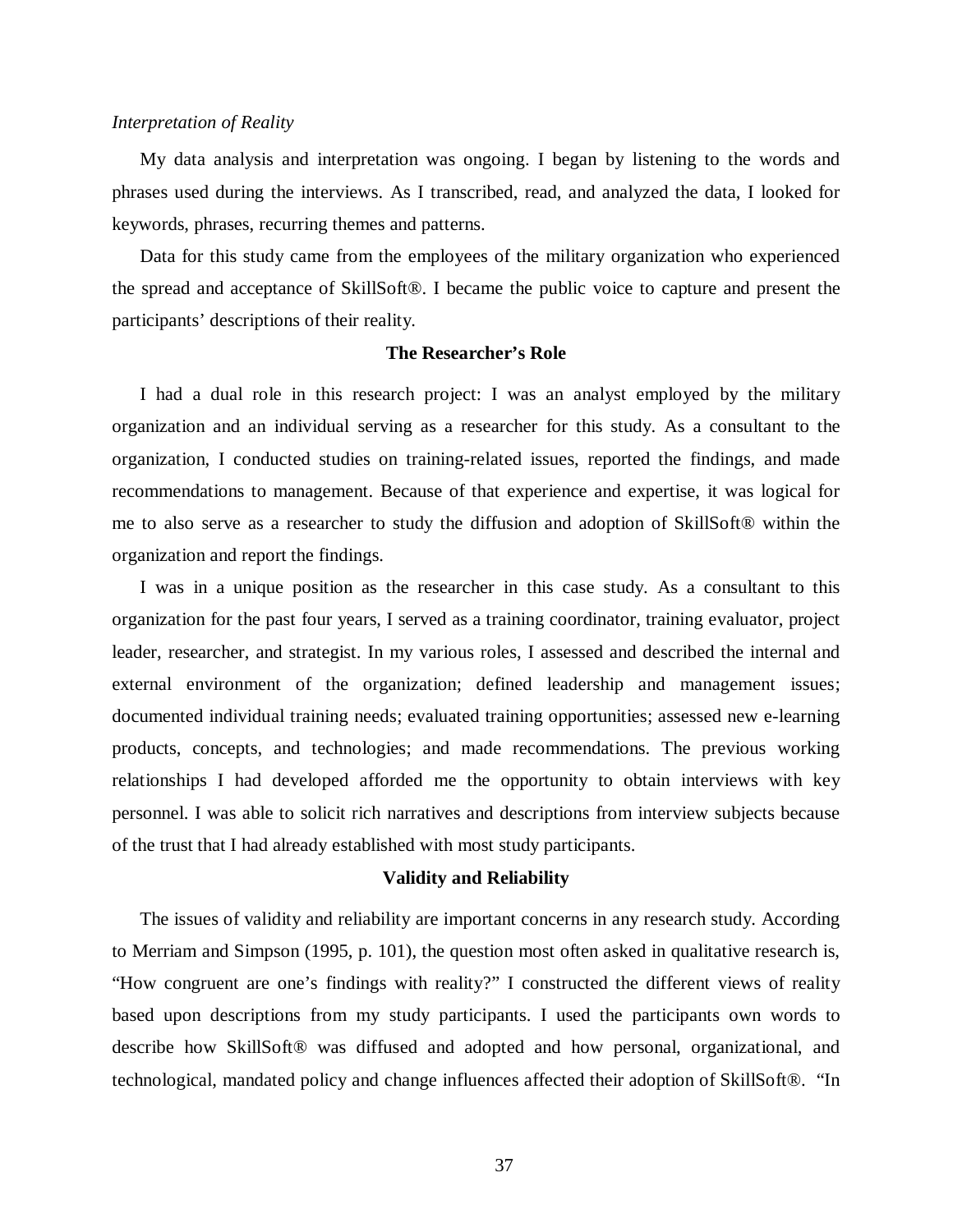qualitative research it is the rich, thick descriptions, the words (not numbers) that persuade the reader of the trustworthiness of your findings" (Merriam & Simpson, 1995, p. 101)

I considered the trustworthiness of my data by making sense of the data during the analysis phrase. As I transcribed, read, reviewed, coded, and entered my data into NVIVO, I looked for consistency in the data and searched for any unusual comments or descriptions. Ideas or perceptions presented by the participants that seemed unreal and out of place caused me to ask follow up questions and conduct further inquiry to better understand that participant's reality. The validity of this study was based upon my understanding and presentation of the findings because I was the primary instrument for data collection, analysis, and interpretation. My continual questioning of how and why events occurred clarified my understanding and enabled me to construct the participants' different pictures of reality.

Reliability is another concern in qualitative research. Reliability is based on the extent to which one's findings will be found again (Merriam and Simpson, 1995, p. 102). I used multiple sources of data to ensure consistency in my findings. I compared the data from each source to look for consistency and confirm the reliability of that data. I kept a research journal and took field notes to capture relevant and related information. All these data sources were reviewed to validate the reliability and consistency of the findings.

In addition to these multiple sources of data, I met separately with and discussed my findings with both the Chief of the Training Branch and the Project Leader in charge of implementing SkillSoft® in the agency. Both individuals assisted me in my developing the description of events as they occurred, concurred with my findings, and corroborated my factual presentation of the data collected from the study participants.

## **The Researcher's Biases**

 Defining my biases was an important part of the qualitative inquiry process. I became part of the design. I realized that my presence affected my presentation of the situation because of the decisions I made about what to attend to and what to ignore.

One of my biases was my belief that some type of e-learning product should have been incorporated into this organization's training program because employees require continual updating of knowledge and skills and the cost of training is increasing. Another bias was my perception that the introduction of SkillSoft® required a tolerance for change (i.e., inclination of the individual to accept and incorporate SkillSoft® into their normal way of obtaining new